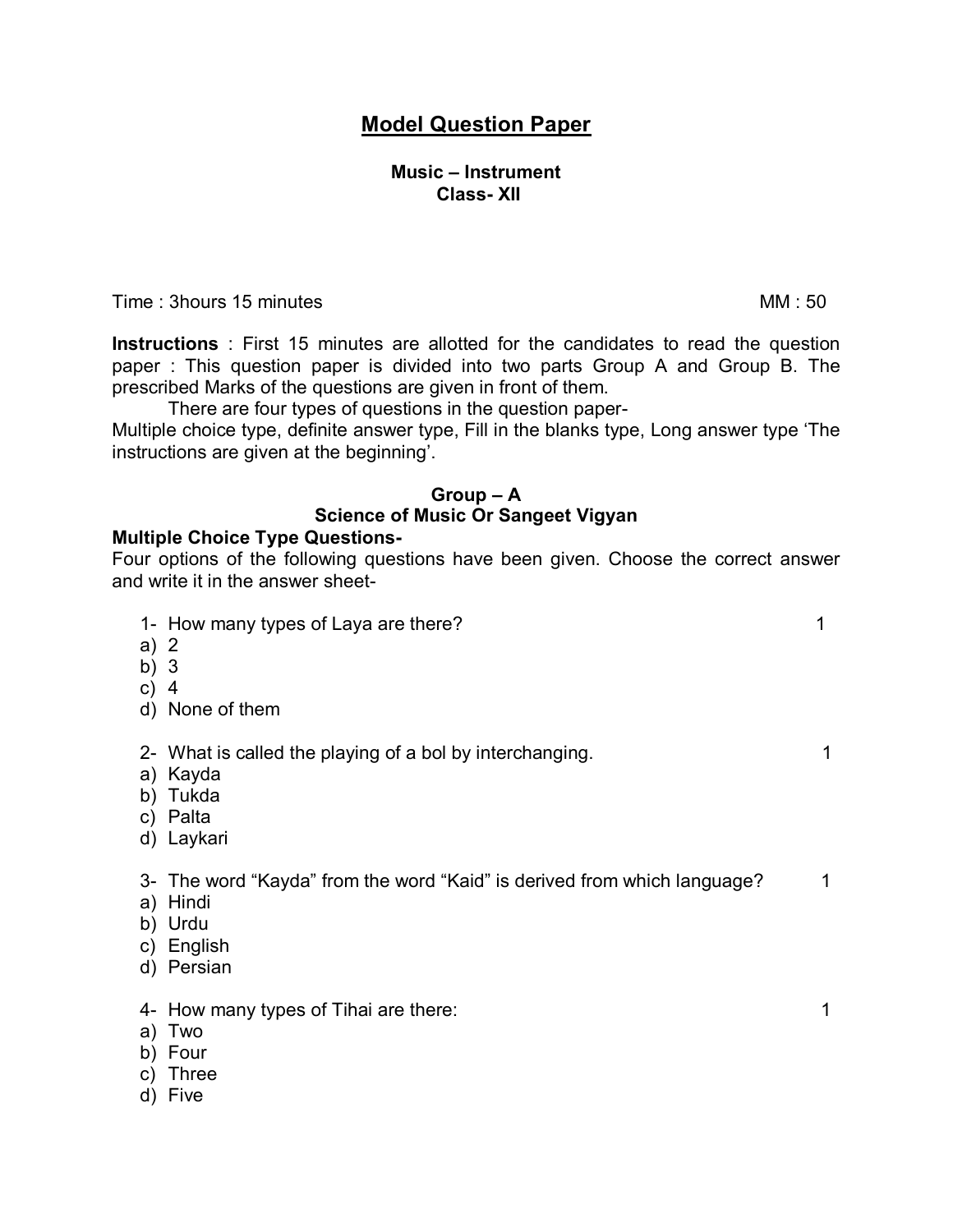|                    | 5- To which instrument the word "Tukda" is related:<br>a) Tabla<br>b) Mridanga<br>c) Pakhawaj<br>d) Naal                                  | 1            |
|--------------------|-------------------------------------------------------------------------------------------------------------------------------------------|--------------|
|                    | Or<br>1- What is the composition, Vilambit Laya is called on Setar.<br>a) Maseetkhani<br>b) Jhala<br>c) Razakhani<br>d) None of these     | $\mathbf{1}$ |
|                    | 2- What is called the tiny type of "Meend"<br>a) Shruti<br>b) Soot<br>c) Sthai<br>d) Sam                                                  | 1            |
| C)                 | 3- Vistaar is done in Raga-<br>a) Alaap<br>b) Swar vistaar<br>Taan<br>d) None of these                                                    | 1            |
| C)<br>d)           | 4- What is called a swar that goes from one note to another by rubbing the string on<br>sitar.<br>a) Gat<br>b) Chikari<br>That<br>Ghaseet | 1            |
| a)<br>$\mathsf{C}$ | 5- What does it, call the swara on which singing or playing instrument ends.<br>Taar<br>b) Vinyas<br><b>Nyas</b><br>d) Vaadi              | 1            |

## **Definite Answer Type Questions**

Answer the following questions by sorting out the correct or incorrect and write it in the answer book.

| 6- The Laykari of 3/2 is known as Aad. (true/false)                             |  |
|---------------------------------------------------------------------------------|--|
| 7- While composing Kayda, the taali, khali, vibhag is over looked. (true/false) |  |
| 8- There are three types of Laya. (true/false)                                  |  |
| 9- Saying two matras in one matra is called Dugun. (true/false)                 |  |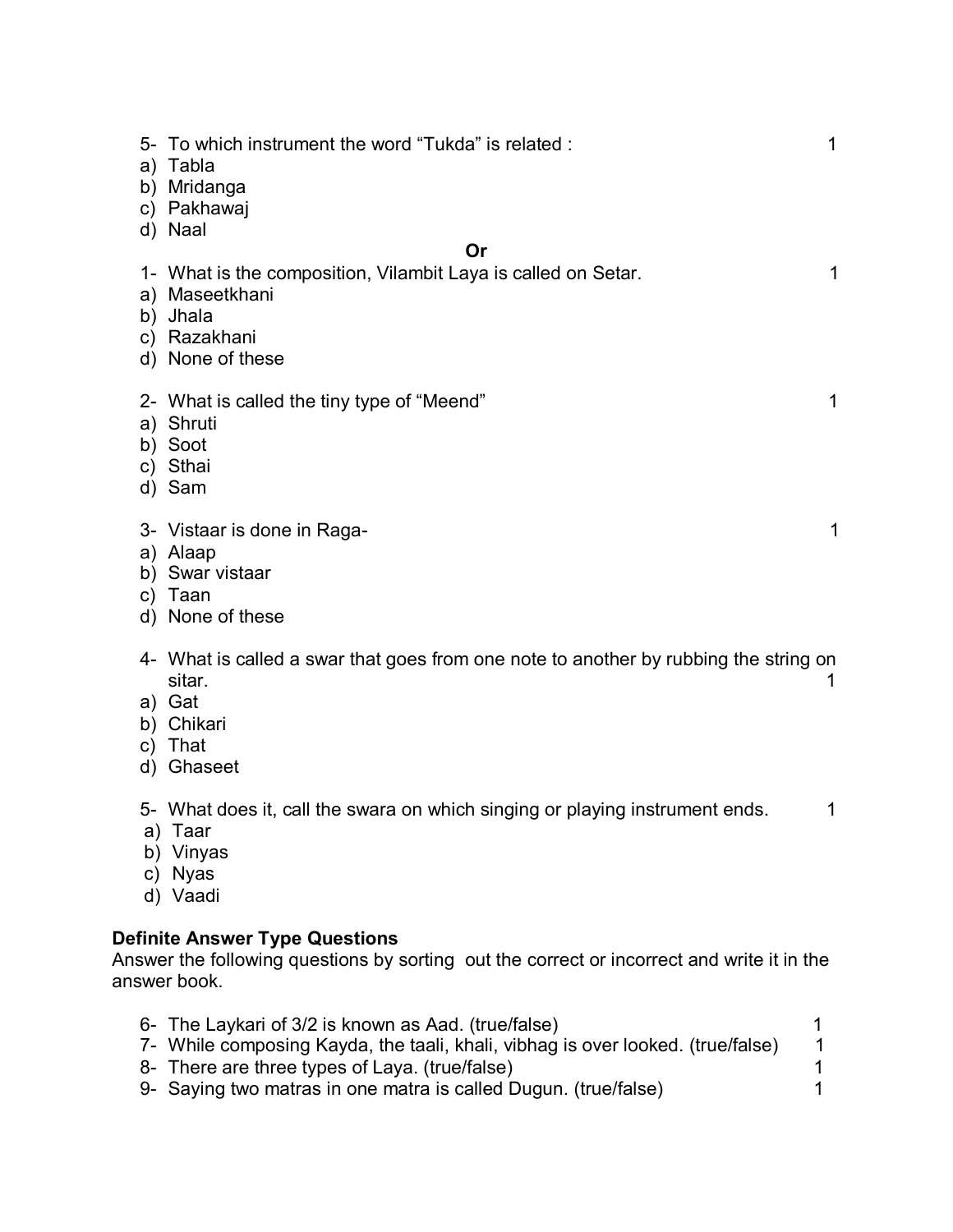| 10-Tukda is of one or two Avartans. (true/false)                                                                                                                                                                                                                                                                                                                                                 | 1                     |
|--------------------------------------------------------------------------------------------------------------------------------------------------------------------------------------------------------------------------------------------------------------------------------------------------------------------------------------------------------------------------------------------------|-----------------------|
| 6- In the string Instruments last string is called Chikari. (true/false)<br>7- There is only Aaroh in Raag. (true/false)<br>8- The group of swaras played at a fast speed in the sitar is called "Toda".<br>(true/false)<br>9- The composition where each swar increases in a serial order, is called koot.<br>(true/false)<br>10- Saying two boles in one matra is called 'dugun'. (true/false) | 1<br>1<br>1<br>1<br>1 |
| Fill in the blanks<br>11-Peshkara is played in  laya.<br>12-Saying three matras in one matra is called<br>13-Interchanging of the boles of kayda is called<br>14-Tukda is maximum with<br>15- The laykari of $1/\frac{1}{4}$ gun is called<br><b>Or</b>                                                                                                                                          | 1                     |
| 12- The famous granth of Sharang Dev is<br>13- The Ragas which are played at the joining time of Day and Night is called<br>14-The group of swaras played in a 'Vilambit' speed on sitar is called<br>15- A special kind of sweet vibration is called                                                                                                                                            | 1<br>1<br>1           |

### **Long Answer Type Questions 5+5=10**

Answer each in 150 Attempt any two questions out of the following:

16- What do you understand by "Kayda" Explain with example.

Or

What is Taan? Explain its types with example.

17-Give a pictorial description of your instrument.

18- How the classification of instruments in Indian Music is applied? Write with example?

Or

Write a maseet khani Gat with example.

19-Write the following with examples-Tihai, Tukda, paran, Laykari, Sam or Chikari, Toda, Swar, laya, Alaap

### **Group- B**

### **History of Music and study of Vadan style (Multiple Choice Type Questions)**

The following questions have four options. Choose the Correct answer and write it in the answer book.

20-How many "Vibhags" are there in "Aada Chartaal". 1

- 
- a) 2 b) 5
- c) 7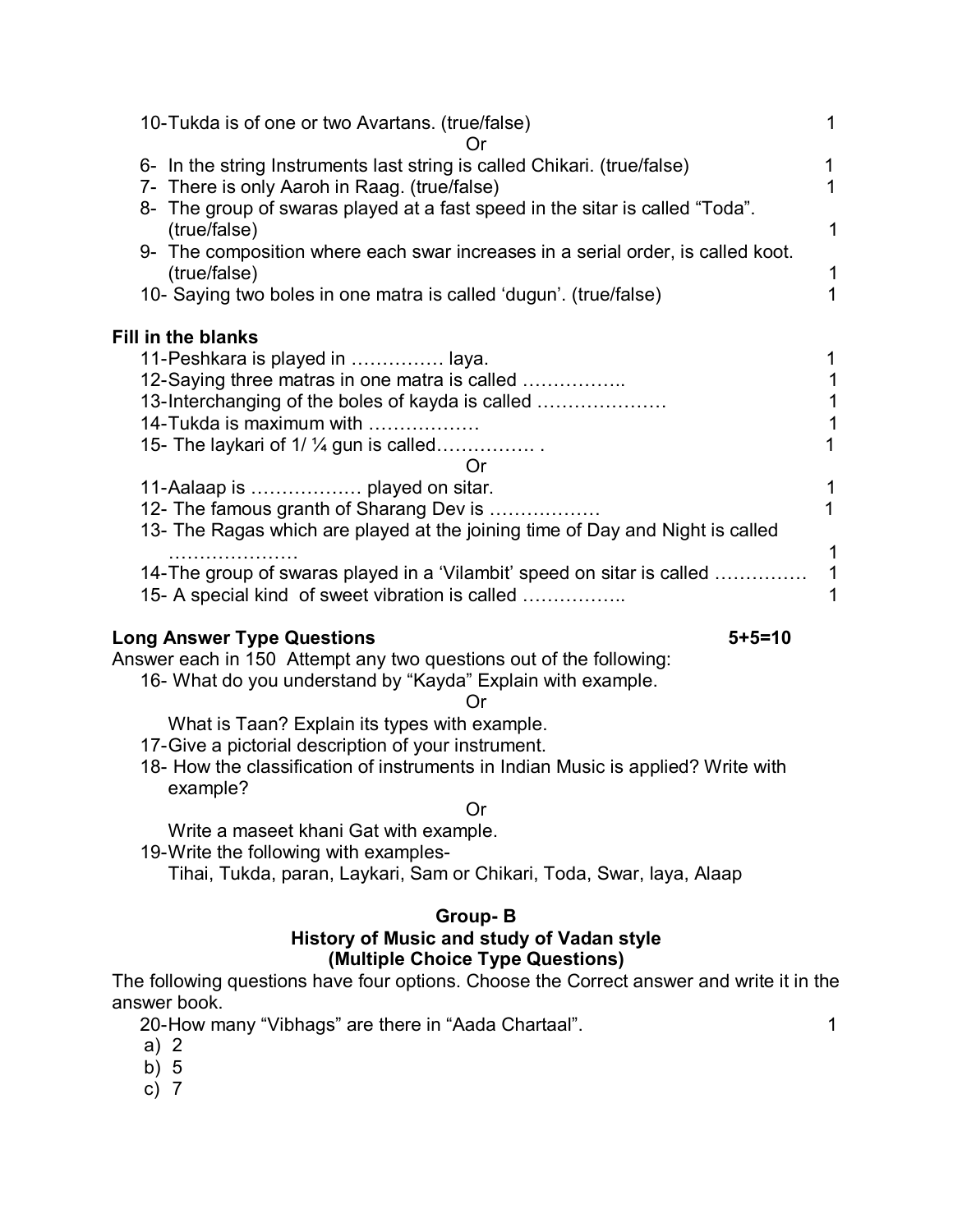| d) 9<br>a) 14<br>b) 16<br>c) $10$ | 21-How many matras are there in Teentaal.<br>d) None of these                                                           | 1 |
|-----------------------------------|-------------------------------------------------------------------------------------------------------------------------|---|
| d) Naal                           | 22-On which instrument Gajjhampa taal is played.<br>a) Dholak<br>b) Pakhawaj<br>c) Tabla                                | 1 |
| a) 0<br>b) $X$<br>c) $3$          | 23- In the Bhatkhande paddhati the sign of Khali is-<br>d) None of these                                                | 1 |
|                                   | 24-With which singing style "Dhamar" taal is used for accompaniment.<br>a) Khyal<br>b) Dhamar<br>c) Tarana<br>d) Bhajan | 1 |
| a) Ma<br>b) Pa<br>c) Sa<br>d) Ni  | Or<br>20- What is the "Vaadi" swar of kedar.                                                                            | 1 |
| d) Kafi                           | 21- From which That, Rag Vrindawani Sarang is originated?<br>a) Khamaj<br>b) Asawari<br>c) Bhairav                      | 1 |
| a) Ga<br>b) Ni<br>C)              | 22- What is the Samwadi swar of Rag Jaunpuri?<br>Dha<br>d) None of these                                                | 1 |
| a) X                              | 23- What is the sign of SAM in Bhatkhande swarlipi paddhati.                                                            | 1 |

b) 3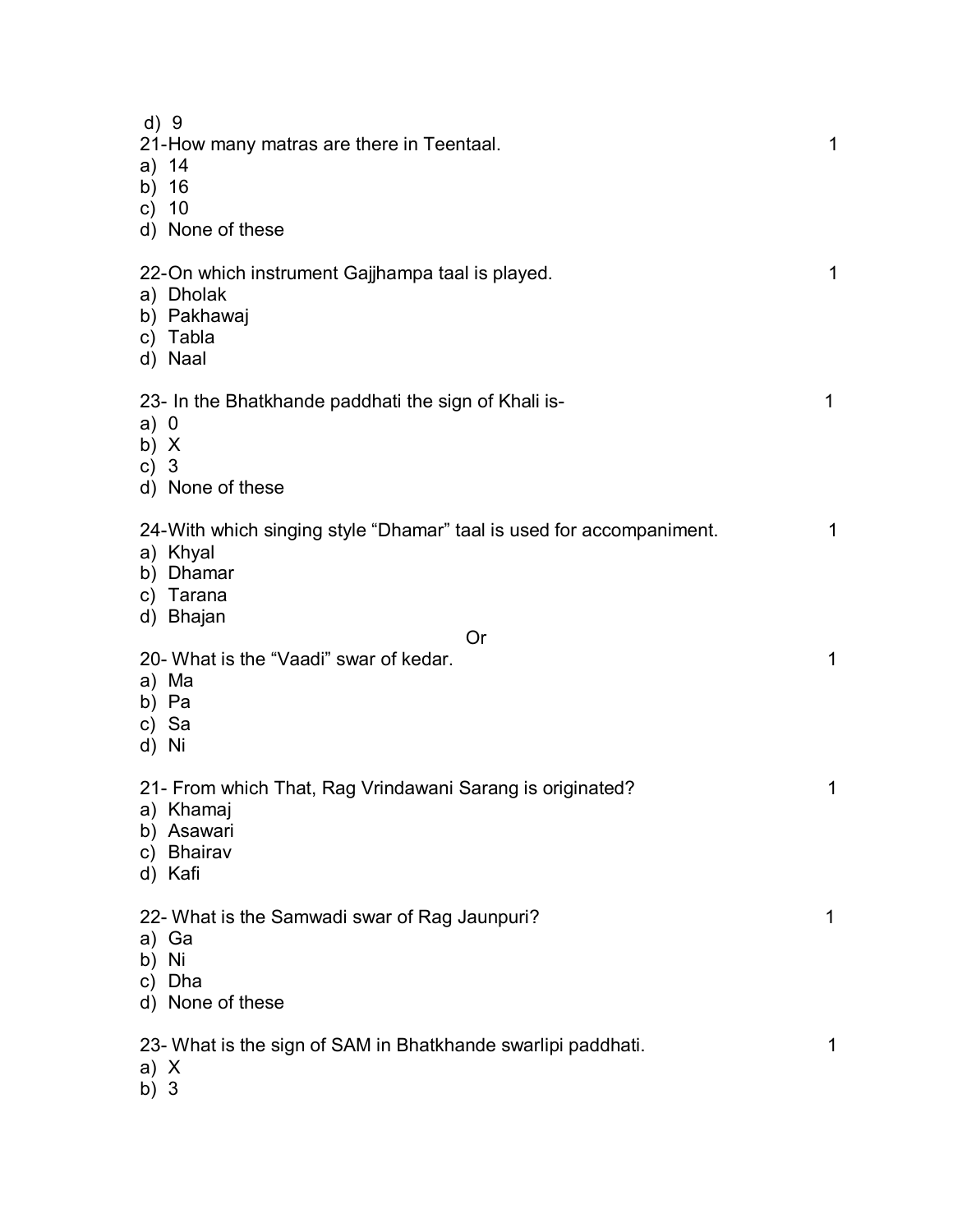c) 0

d) None of these

24- On which year Pandit Ravishanker was born? 1

- a) 1922
- b) 1924
- c) 1920
- d) 1930

## **Definite Answer Type Questions**

In the following questions state true or false and write it in your answer book.

| 25-In tihai a group of bol is played three times. (true/false)<br>26- Kayda, Tukda and Rela is not played in Teental. (true/false)<br>27-Kaydas are played in Dhamar Tal. (true/false)<br>28-There are not three types of Laya. (true/false)<br>29- Right Tabla is played with, right hand. (true/false)                                                    | 1<br>1<br>1<br>1<br>1                                  |
|-------------------------------------------------------------------------------------------------------------------------------------------------------------------------------------------------------------------------------------------------------------------------------------------------------------------------------------------------------------|--------------------------------------------------------|
| 25-Raag Vrindawani sarang is originated from Khamaj That. (true/false)<br>26-The swar samuha played at fast speed in the sitar is called Jhala. (true/false)<br>27-There are five swaras in a Raga. (true/false)<br>28-Increasing order of swaras is called Aaroh. (true/false)<br>29-Every swara in Avaroha is higher than the previous swar. (true/false) | 1<br>$\mathbf 1$<br>$\mathbf 1$<br>$\overline{1}$<br>1 |
| <b>Fill in the blanks</b><br>30-There are  Matras in matta tal.<br>31-How many  is used in one matra of the laykari of kuaad.<br>32-History of Music from Aadi kaal to present time, can be devided into parts.                                                                                                                                             | 1<br>1                                                 |
| 33- Total numbers of Vibhags in Dhamar tal is<br>34-In avanaddha vadya  is in the highest position.<br>Or                                                                                                                                                                                                                                                   | 1<br>1                                                 |
| 30-The number of shrutis is                                                                                                                                                                                                                                                                                                                                 | 1                                                      |
| 31-The time of playing Rag kedar is                                                                                                                                                                                                                                                                                                                         | 1                                                      |
|                                                                                                                                                                                                                                                                                                                                                             | 1                                                      |
| 33- There are  avagrahas in the laykari of Aada.<br>34- There is khali on  matra in Teentaal.                                                                                                                                                                                                                                                               | 1                                                      |
| Long answer type questions                                                                                                                                                                                                                                                                                                                                  |                                                        |
| Answer each in 150 words<br>$5 + 5 = 10$                                                                                                                                                                                                                                                                                                                    |                                                        |
| Answer any two questions from the following.<br>35- Write two tukdas or paran in Dhamaar tal                                                                                                                                                                                                                                                                |                                                        |
|                                                                                                                                                                                                                                                                                                                                                             |                                                        |
| Write in notation of Razakhani gata's in any one Raag of your Course.                                                                                                                                                                                                                                                                                       |                                                        |
| بمناوع بالمعطورا والشيط المسارع والمواجهون والمرجم ألويه والمحارب والمستويل وسيتمرئ المراري<br>00.11                                                                                                                                                                                                                                                        |                                                        |

36-Write in dugun, tigun laykari of a 12 matra's taal with Introduction.